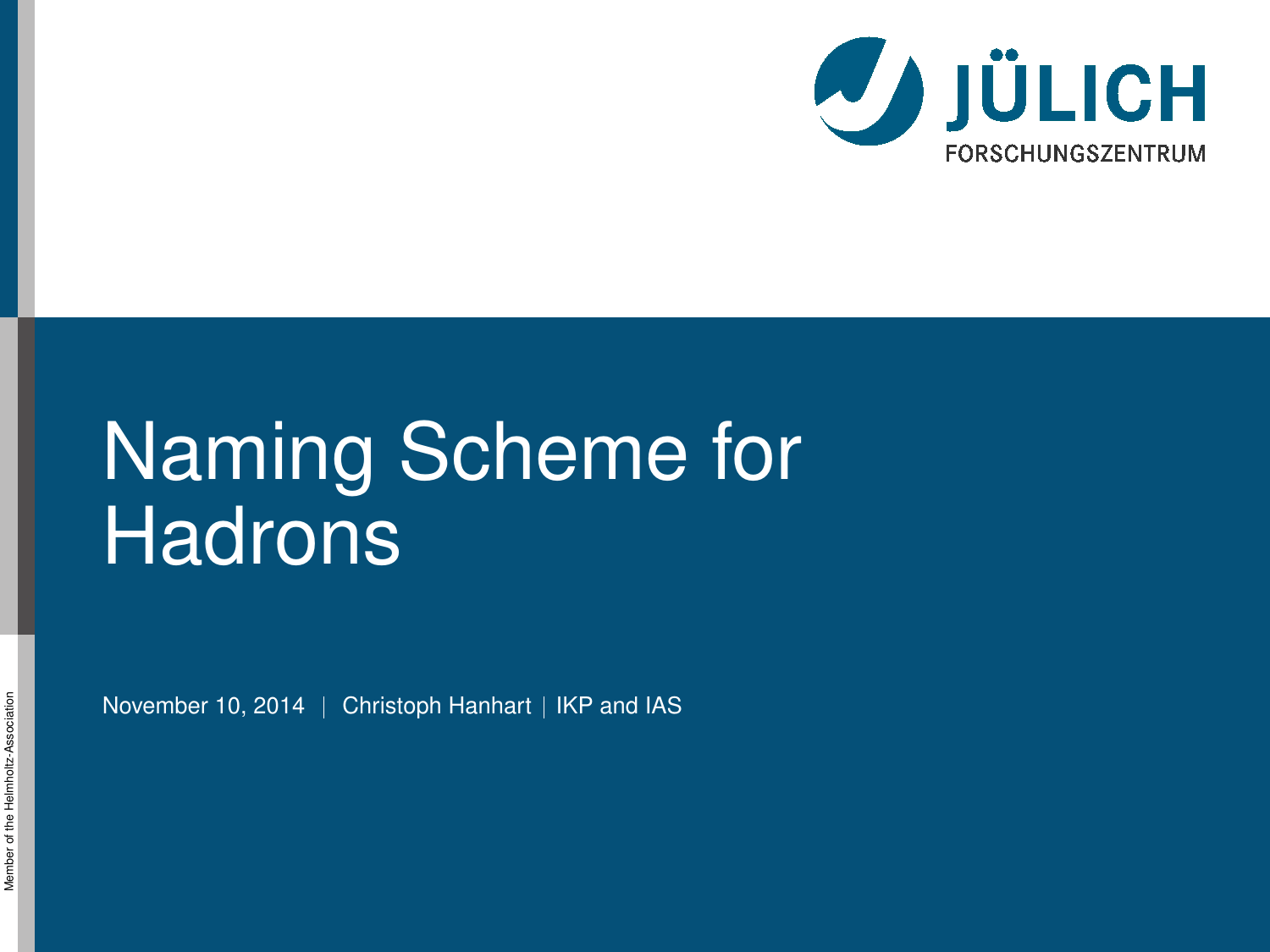

## **The PDG Meson Team: unstable mesons**

Unstable wrt. strong decay (not  $\pi$ ,  $\eta$ ,  $K$ ,  $D$ ,  $B$ )

| Person                  | Affiliation        | Responsibilities  |
|-------------------------|--------------------|-------------------|
| Claude Amsler           | Bern               | <b>Notes</b>      |
| Michael Doser           | <b>CERN</b>        | Management, notes |
| Simon Eidelman          | <b>Novosibirsk</b> | Literature, notes |
| Thomas Gutsche          | Tübingen           | Theory, notes     |
| Christoph Hanhart       | Jülich             | Theory, notes     |
| <b>Brian Heltsley</b>   | Cornell            | <b>Notes</b>      |
| Juan-Jose Hernández-Rey | Valencia           | <b>Notes</b>      |
| Alberto Masoni          | Cagliari           | <b>Notes</b>      |
| Sergio Navas            | Granada            | cc fit, notes     |
| Claudia Patrignani      | Genova             | cc fit, notes     |
| Stefan Spanier          | Knoxville          | <b>Notes</b>      |
| Nils Törnqvist          | Helsinki           | Theory, notes     |
| Graziano Venanzoni      | Frascati           | <b>Notes</b>      |

If you have comments on the listings: Just approach any us November 10, 2014 Christoph Hanhart Slide 2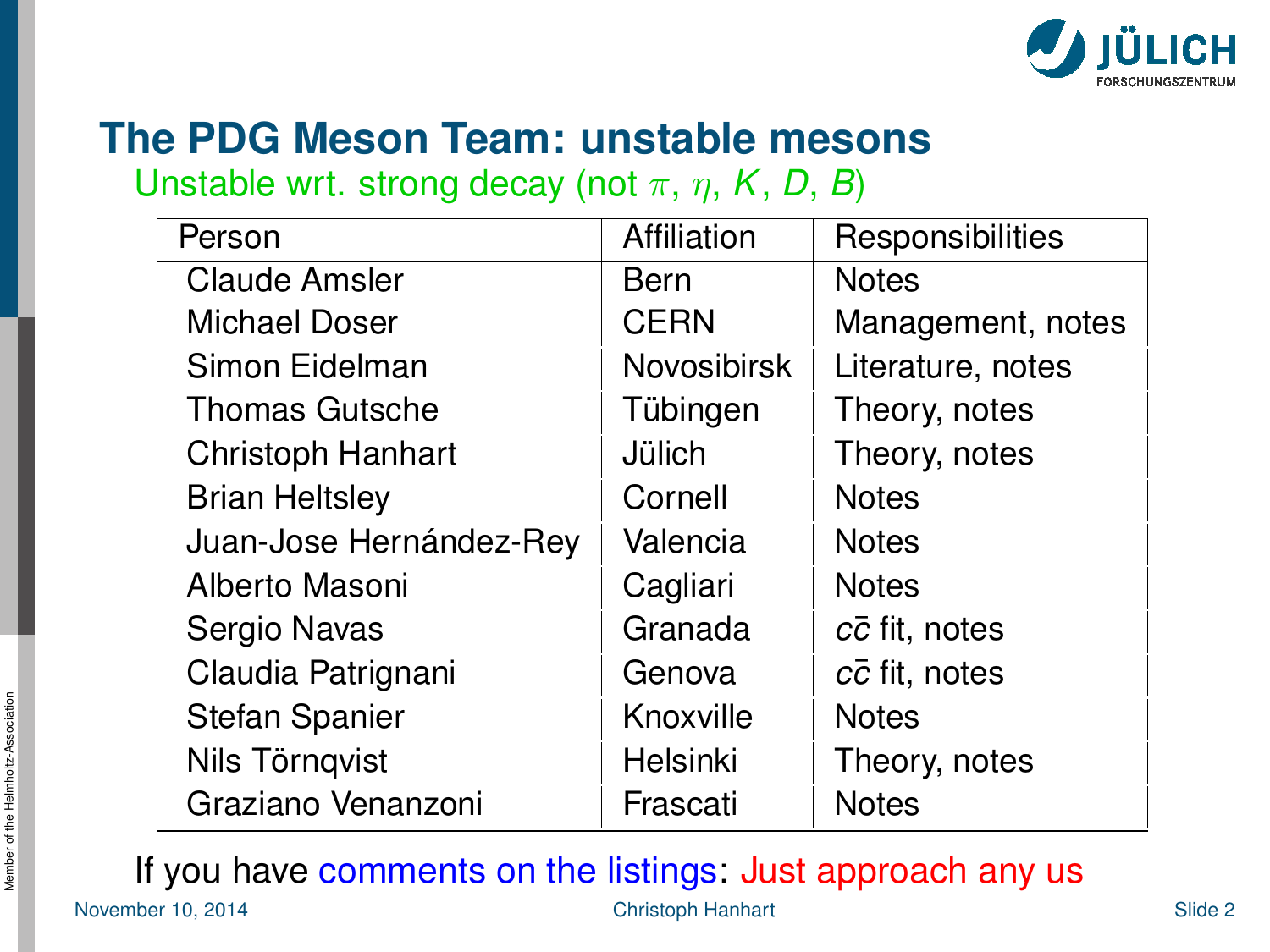

#### **The current Naming Scheme**

- $PDG$  pages  $\rightarrow$  Reviews Tables Plots
- $\rightarrow$  Constants, Units, Atomic and Nuclear Properties
- $\rightarrow$  Naming Scheme For Hadrons (Roos & Wohl, 2004)

#### Rules

- As long as quantum numbers unknown use *X*(*mass*)
- When Quantum numbers known: use Quark Model Name n. and
	- put quark level, if spectroscopic identity known (e.g. Υ(2*S*))
	- put mass in brackets otherwise (e.g.  $\Upsilon(11020)$ )